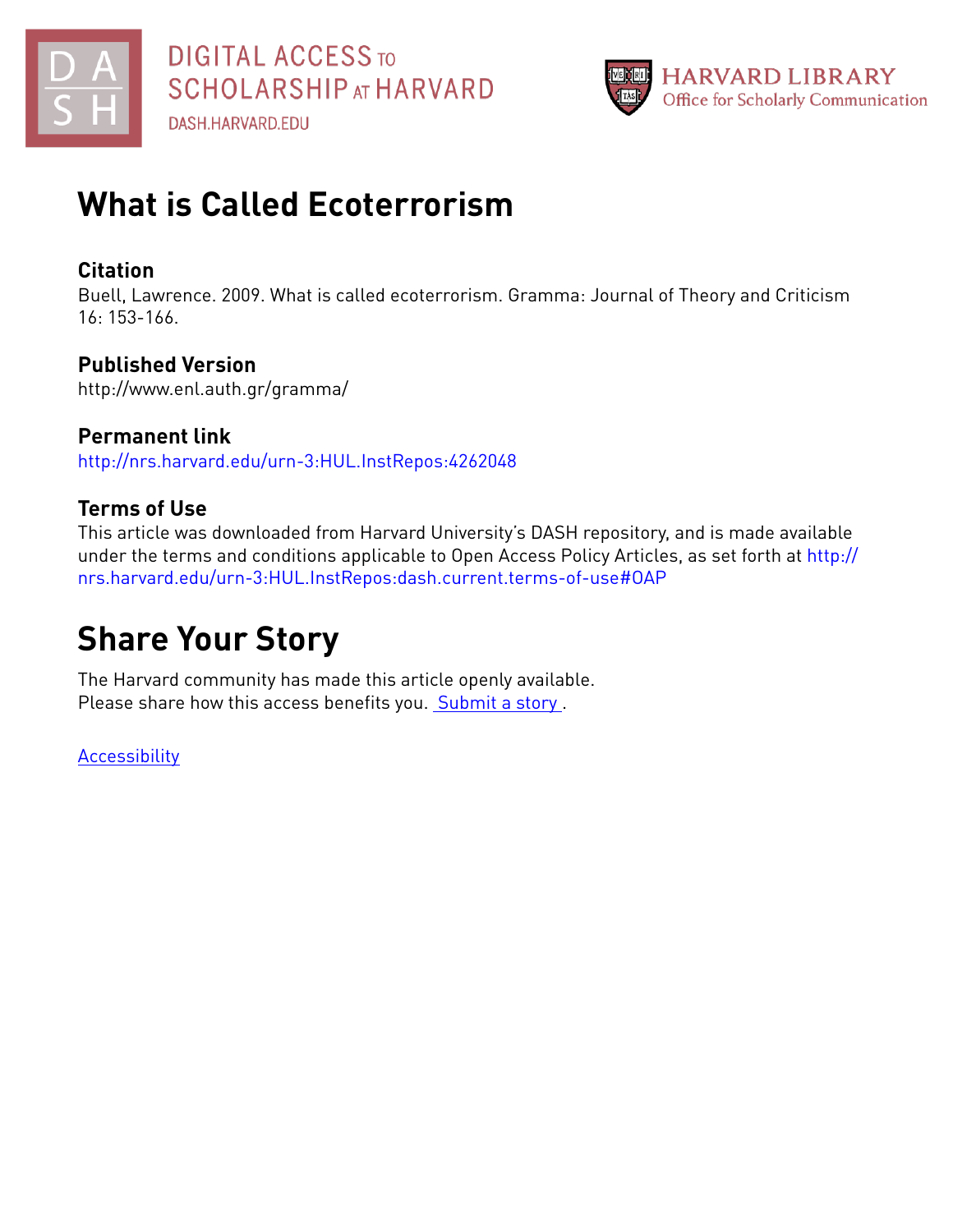### What Is Called Ecoterrorism<sup>1</sup>

*Lawrence Buell*

The perceived threat of ecological terrorism has become a major concern of environmental discourse during the past two decades and ominously shifted focus in the process. This neologism has been brandished as an epithet both from the "right," in the first instance to stigmatize eco- and animal rights activism, and from the "left," to stigmatize state and corporate-sponsored violence. The activists quickly lost this war of words, however, so that "ecoterrorism" discourse has become predominantly a rhetorical weapon not only against radicals but sometimes even mainstream reformist initiatives. Through the lens of literary history, the shift is encapsulated by the genesis and reception of two novels: Edward Abbey's cult classic *The Monkey-Wrench Gang* (1975), a catalytic inspiration for the Earth First! Movement but later a poster-child for right-wing critics of "ecoterrorism"; and Michael Crichton's eco-thriller *State of Fear* (2004), in which an eco-radical organization figures as a satanic adversary secretly deployed by a supposedly respectable mainstream environ-mental group. It might seem that 9/11 would have played a crucial role in putting what one political theorist has called "resistance citizenship" on the defensive. But that is less true than one might suppose from the claims usually made for 9/11's world-historical import. In this case, the "zero hypothesis" rejected by Jean Baudrillard (9/11 made no appreciable difference in the world power structure) seems broadly true. The deeper cultural logic of this irony is then explored, with reference to the long tradition of conspiracy phobia in U.S. history, as well as the political thought of Hannah Arendt, Jacques Derrida, and others. I then return to the question of how radical ecotheory's ethical paradigms might abet overreaction rejected by Baudrillard and conclude with some reflections on the possible future(s) of eco-resistance citizenship.

1. © Lawrence Buell 2009.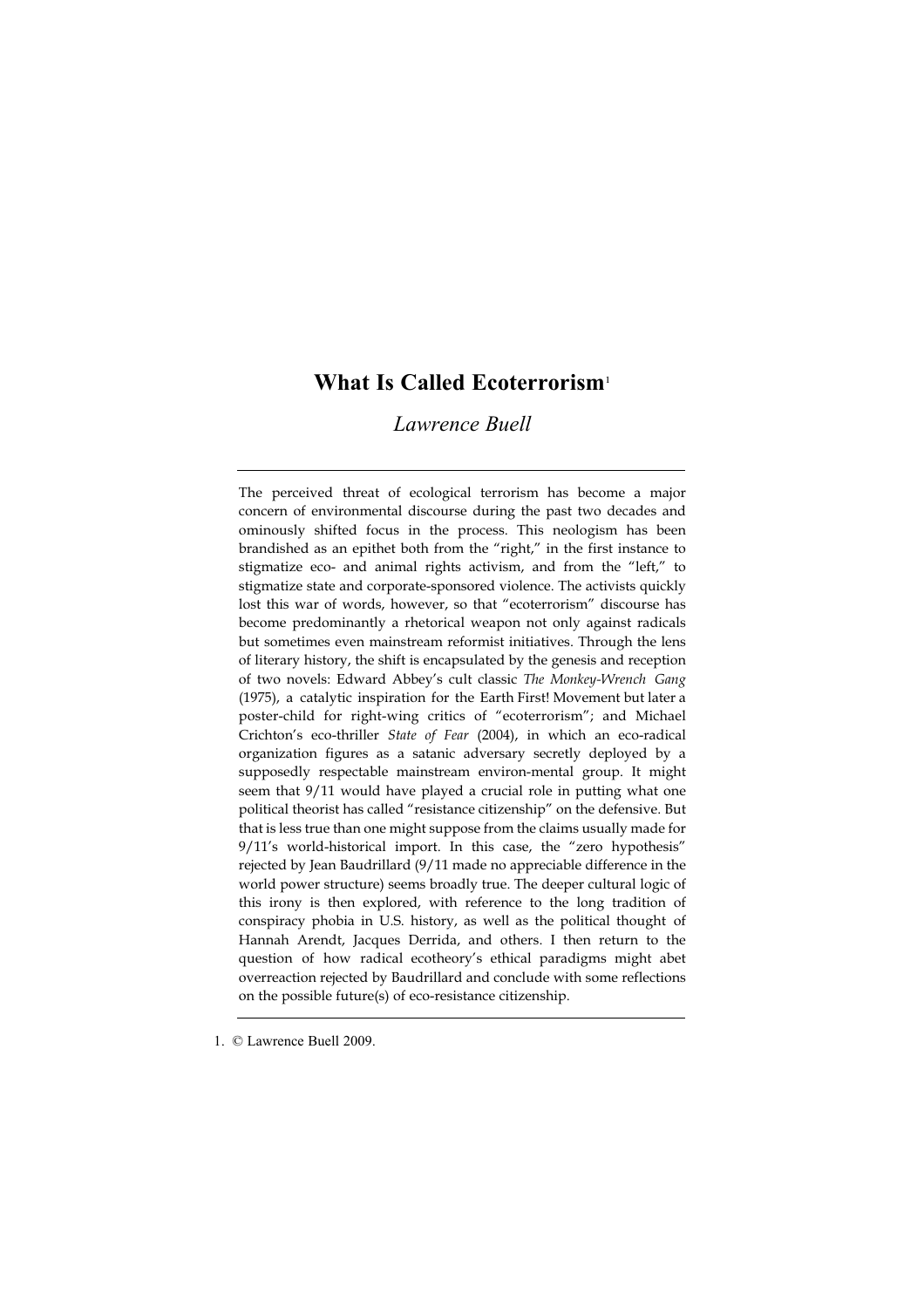Invironmental movements today face at least two major threats in the<br>
"age of terror" that the present era has widely declared to be since 11<br>
September 2001. The more obvious of these is the literal threat of<br>
environment "age of terror" that the present era has widely declared to be since 11 September 2001. The more obvious of these is the literal threat of environmental disasters produced by the cycle of violent acts, retaliation, reprisal, etc. The other threat is pre-emption by allegedly greater crises and/or stigmatization of alleged subversiveness through manipulation of age-of-terror anxiety. This second topic is this essay's concern: the threat to what British political theorist John Barry calls "resistance citizenship," a concept he himself glosses as "nonviolent direct action" (*i.e.* civil disobedience tactics), but that arguably requires stretching given the recent interpretations from both the left and the right as to what such action might mean to include both more moderate and more militant expressions of environmental concern (34). In what follows, I hope and trust that the inevitable parochialism of my primary focus on the recent history of my own country, the United States, will be pardoned given that the U.S. has been the chief epicenter and promoter of age-of-terror anxiety worldwide.

Much of the story-line underlying this analysis can be encapsulated by comparing the discrepant tenor and reception history of two fictional texts: two novels published thirty years apart. The earlier is Edward Abbey's *The Monkey Wrench Gang* (1975), a raffishly sympathetic treatment of ecosabotage by four colorful characters who sortie around the "Four Corners" area of the southwest—the point where the borders of the states of Utah, Colorado, Arizona, and New Mexico meet—disrupting hydropower, logging, and construction projects. This book, environmental historians and ecocritics such as Martha Lee (65) agree, helped catalyze the early and most radical phase of the Earth First! movement, soon thereafter targeted as the first paradigmatic American ecoterrorist group by the counter-thrust emerging from the so-called Sagebrush Rebellion of the Reagan years. Abbey in fact had meanwhile proceeded to write the preface to founder Dave Foreman's how-to-do-it manual, *Ecodefense* (1985) and to make charismatic appearances at Earth First! Rallies. But *Monkey Wrench Gang* was by far his most influential contribution to grassroots environmentalism both within the movement and beyond. As such, it is one of a very few texts in U.S. literary history to have exerted a demonstrable "real-world" environmental impact, whatever one thinks about that impact, or about the relevance of an impact yardstick to judgments of artistic merit. Other such texts include Rachel Carson's *Silent Spring* (1962), an earnest, vehement exposé of chemical pesticides by an award-winning nature writer that is generally credited with a major influence in galvanizing environmental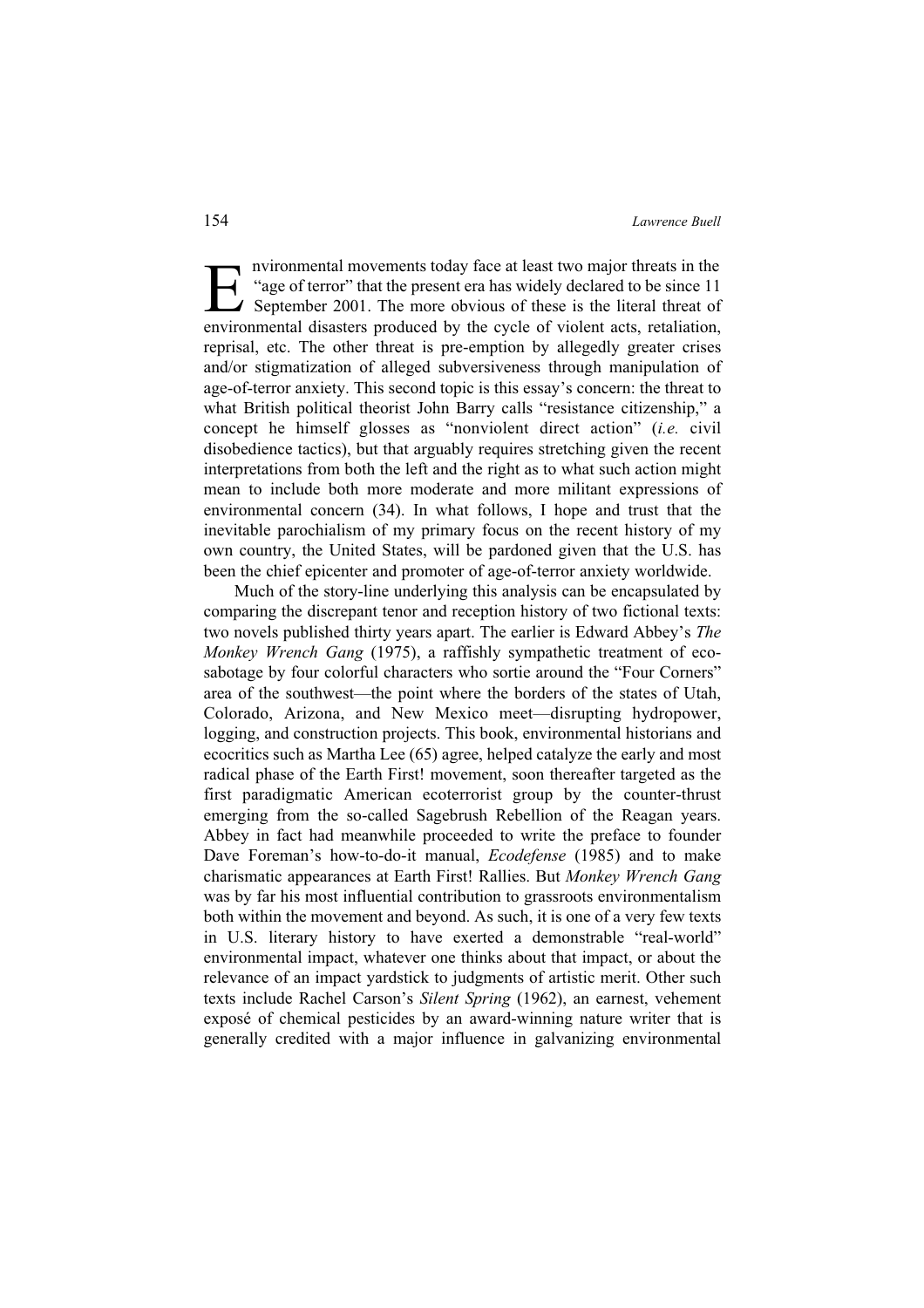reform legislation during the John F. Kennedy, Lyndon B. Johnson, and Richard Nixon eras; Upton Sinclair's "muck-raking" novel *The Jungle* (1906), whose horrific dramatization of the Chicago meatpacking industry prompted the U.S. Congress to enact milestone consumer safety legislation; and *Walden; or Life in the Woods* (1854), by Henry David Thoreau, one of Abbey's own literary heroes, an autobiographical account of the author's two years of voluntary subsistence living that has become a bible for modern environmental protectionists.

My second novelistic benchmark is the 2004 ecothriller *State of Fear*, by best-selling science fiction writer Michael Crichton, also a man of science, at least by training: a physician, Harvard Medical School graduate, and a one-time member of Harvard's Board of Overseers. *State of Fear* quickly became notorious among environmentalists for its debunking of concerns about anthropogenic global warming as alarmism based on bad science, for which Crichton was lionized by President George W. Bush.<sup>2</sup> Especially significant for present purposes is that its plot turns on a conspiracy among environmentalists to create a series of massive-scale high-tech-induced disasters around the globe involving a secret deal between a fictitious ostensibly mainstream big-green organization called the National Environmental Resource Fund (NERF), and the Earth Liberation Front (ELF), an actual underground radical-action movement that broke from the U.K.'s branch of Earth First! in the early 1990s. The goal is to drum up support for NERF's campaign against global warming by creating extreme weather events. The conspiracy is foiled by a superintelligent Indiana-Jones-like M.I.T. professor (who also happens to be an undercover agent of indeterminate portfolio), who repeatedly preaches the lesson underscored in the authorial afterword about the extreme danger of politicizing scientific research.

At least three differentials mark *State of Fear* as a contemporary age of terror text vs. *Monkey Wrench Gang* as the relic of a former era in addition to the topical shift from a save-the-wilderness-first conception of environmentalism's top priority to a view of climate change as the

<sup>2.</sup> See for example Masters' review at  $\langle www.wunderground.com)$ . Michael Crichton's premise of a NERF-ELF alliance looks especially suspicious in light of the history of mainstream environmental organizations like the National Wildlife Federation's convergence with anti-environmentalist groups in stigmatizing Earth First! and its more radical successors as ecoterrorists (DeLuca 115-16), precisely in order to counter anti-environmentalist conflation of the environmentalist mainstream with the eco-militant fringe.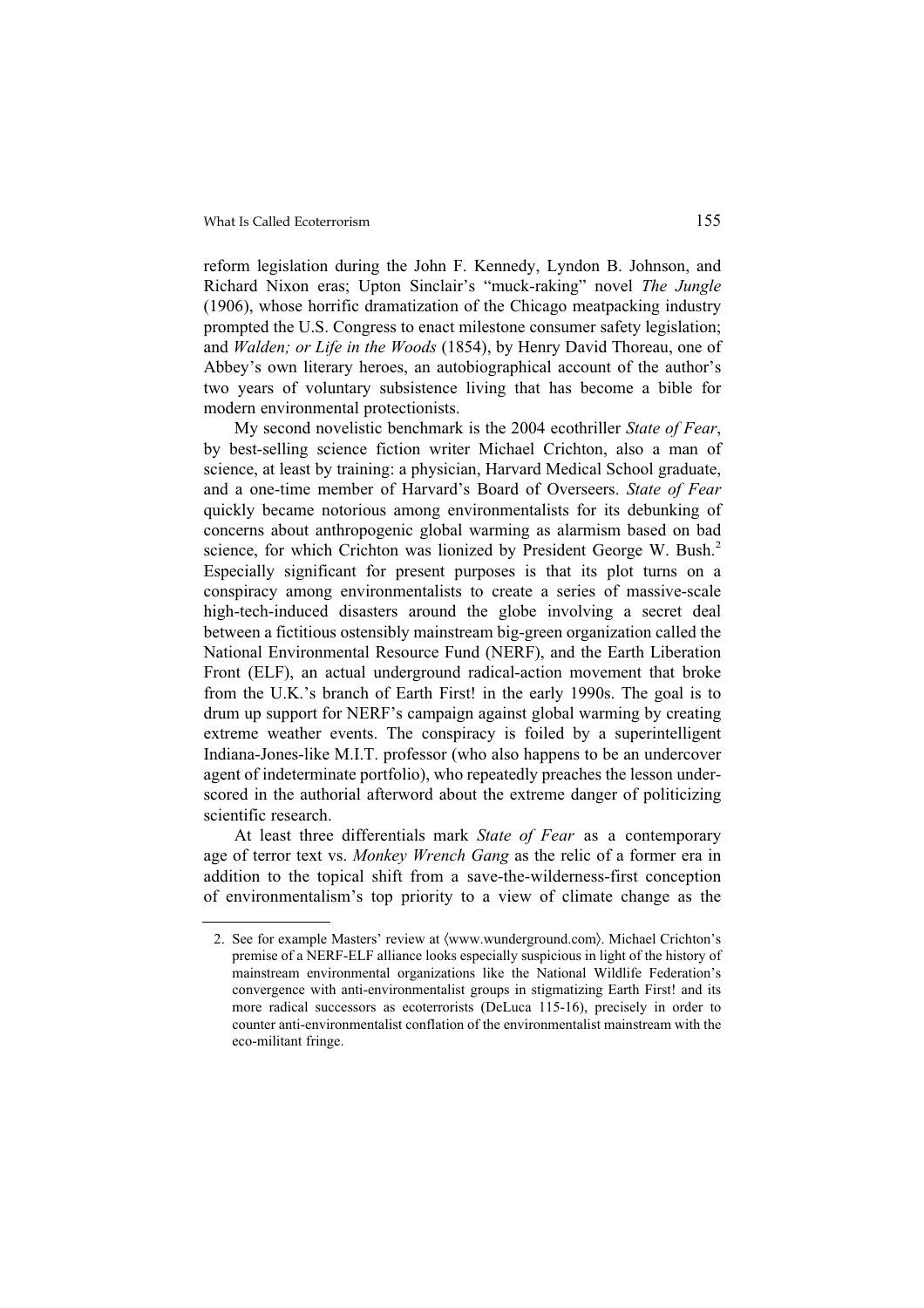environmentalism's most pressing concern: first, the expansion of the scale of imagined eco-resistance from regional to planetary, giving it the fearsome look of a pan-global threat; second, the lumping of mainstream environ-mentalism together with the ultra-militant fringe, and thereby overriding a distinction crucial to both Abbey and Earth First!'s whole *raison d'être*, (and the breakaway ELF's *raison d'être* as well); and third, the attendant reduction of environmentalist resistance of whatever sort to the threat of untrammelled violence against humanity.

In order to grasp what happened in between, one needs to come to terms with the rhetorical war over what has been seen to count as "ecoterrorism" or "ecological terrorism," ever since these terms were first put in circulation. Here we glimpse the back story of how the U.S. and the settler colonies of the Anglophone world more generally tend as a matter of course to talk about the threat of so-called environmental terrorism now.

The epithet "ecoterrorism" and its cognates form a cluster of related neologisms of quite recent date, probably two decades at most, coined it would seem almost simultaneously from the right—in order to stigmatize radical activists—and from the left, in order to stigmatize authoritarian state and corporate mistreatment of environment and/or animals.<sup>3</sup> So, for example, Paul Watson, founder of the Sea Shepherd movement, accused of ecoterrorism for destroying fishnets and ramming illegal whaling vessels, retorts that ecoterrorism rightly denotes a "terrorizing of the environment and living things" "usually carried out by corporations," as for example in the case of the Exxon *Valdez's* huge oil spill off Prince William Sound in Alaska in 1990 and the Union Carbide plant's catastrophic 1986 explosion in Bhopal ("Interview").

This war of words continues, but the crucial point to make here is how one-sided it became so quickly, even though Watson, in the 2003 interview just cited, takes no notice of the fact. When I started researching the history of ecoterror rhetoric, I was certain that 9/11/2001 would prove to figure as a watershed of major import. Not so. So far as this topic is concerned, one is forced toward precisely what cultural theorist Jean Baudrillard—with an uncharacteristic shudder of pious shock and revulsion against the very idea—dismissively rejects as the "zero hypothesis" as to the significance of 9/11: namely, that 9/11 was but one of a series of incidents "on the path of irreversible globalization" (51).

<sup>3.</sup> *OED* (online) cites Alvin Toffler on eco-radicalism (1990) and *Time* on Saddam Hussein (1991) as its first examples  $\langle$ http://dictionary.oed.com.ezp2 $\rangle$ .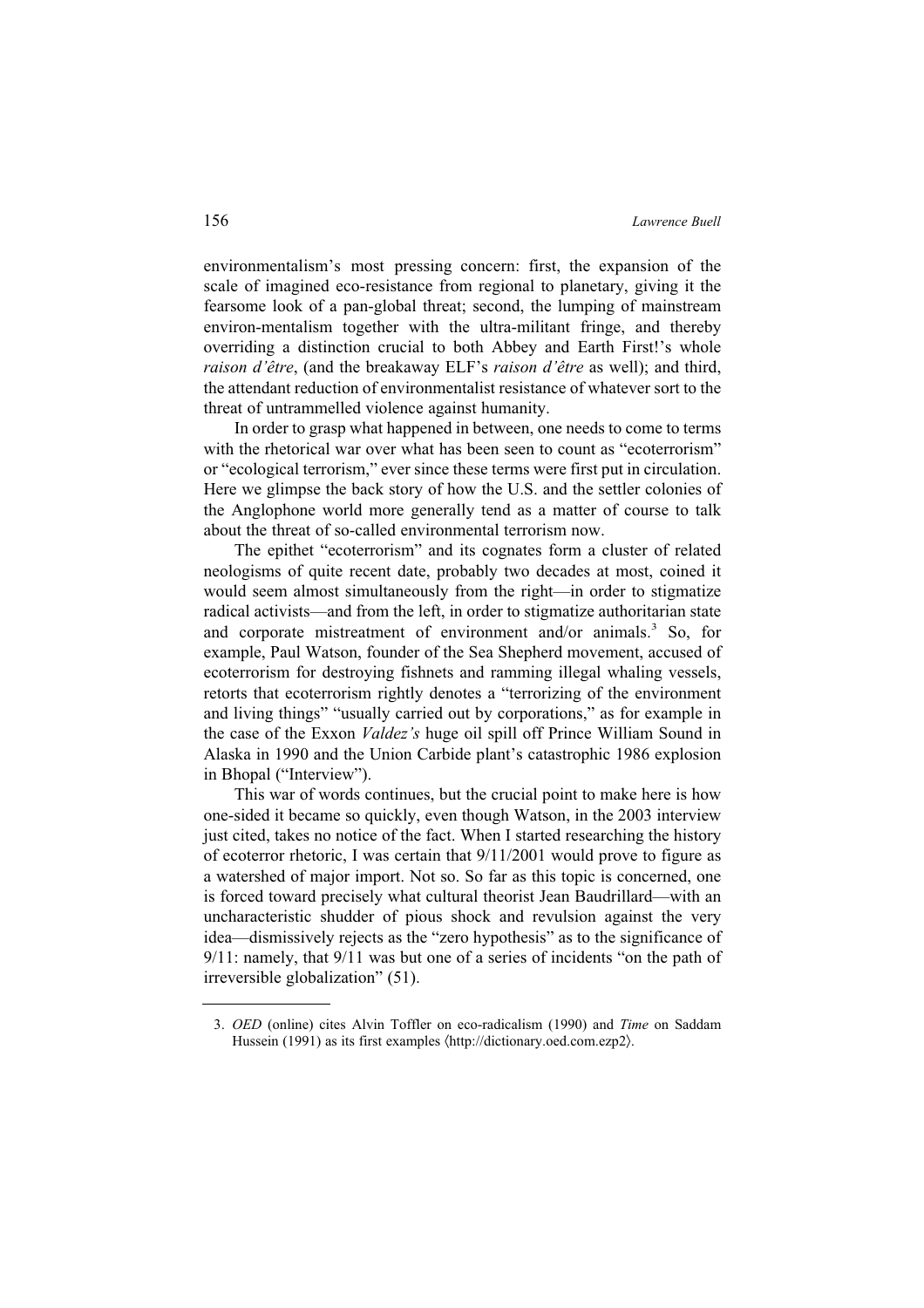To be sure, 9/11 *did* raise the public eco-paranoia level, all across the political spectrum—most immediately, for obvious reasons, in the United States. It increased the likelihood of cases like the harassment under the swiftly-enacted Patriot Act by the U.S. government's domestic surveillance organization, the Federal Bureau of Investigation (F.B.I.), of an apparently innocent resident of a small town by the Mississippi River for imprudently declaring at a local meeting that the Army Corps of Engineers should dynamite a nearby dam rather than construct a special bypass channel for fish (Dean  $A15$ ).<sup>4</sup> It made for swaggering on the national scene by such right-wing politicians as Oklahoma Senator James Inhofe, who as chair of the Committee on Environment and Public Works before the transfer of power to the Democratic party after the election of 2006, pressed for tightened F.B.I. oversight over earth and animal liberationists, whom he went so far as to call "the number 1 domestic terror concern, [more so than] white supremacists, militias, or anti-abortion groups" (18 May 2005 statement). That was an extraordinary statement indeed for a politician from the state whose capital city had been, not long before, the site of by far the most horrific act of (far-*right*) terrorism ever carried out by an American citizen.<sup>5</sup>

Yet it is no less clear that left-green efforts to distinguish between carefully targeted sabotage and terrorism proper and to turn the ecoterrorist label against state and corporate violence against environment failed miserably before 9/11; and furthermore that this happened despite repeated insistence on the left that ecomilitants sought to target property and *not* people, and consensus on both sides—including even Senator Inhofe—that no human death had yet resulted from such activity, at least in the United **States**.

For a decade or more, the F.B.I. has defined terrorism generally and ecoterrorism specifically in sweeping terms, to encompass "the use or threa-tened use of violence of a criminal nature against innocent victims or property by an environmentally-oriented sub-national group for

<sup>4.</sup> On the other hand, the F.B.I. failed to prevent wrongful harassment damages being awarded to environmentalists Darryl Cheney and (posthumously) Judi Bari on the ground that their investigation of the early 90s was "similar" to post-9/11 investigations (Helvarg 251).

<sup>5.</sup> The most vocal spokesperson within American academe for environmental and animal rights militancy, Stephen Best (North Texas State University), went to the opposite extreme in naming Inhofe the "top terrorist threat on the planet" ("Senator James Inhofe: Top Terrorist Threat to Planet Earth").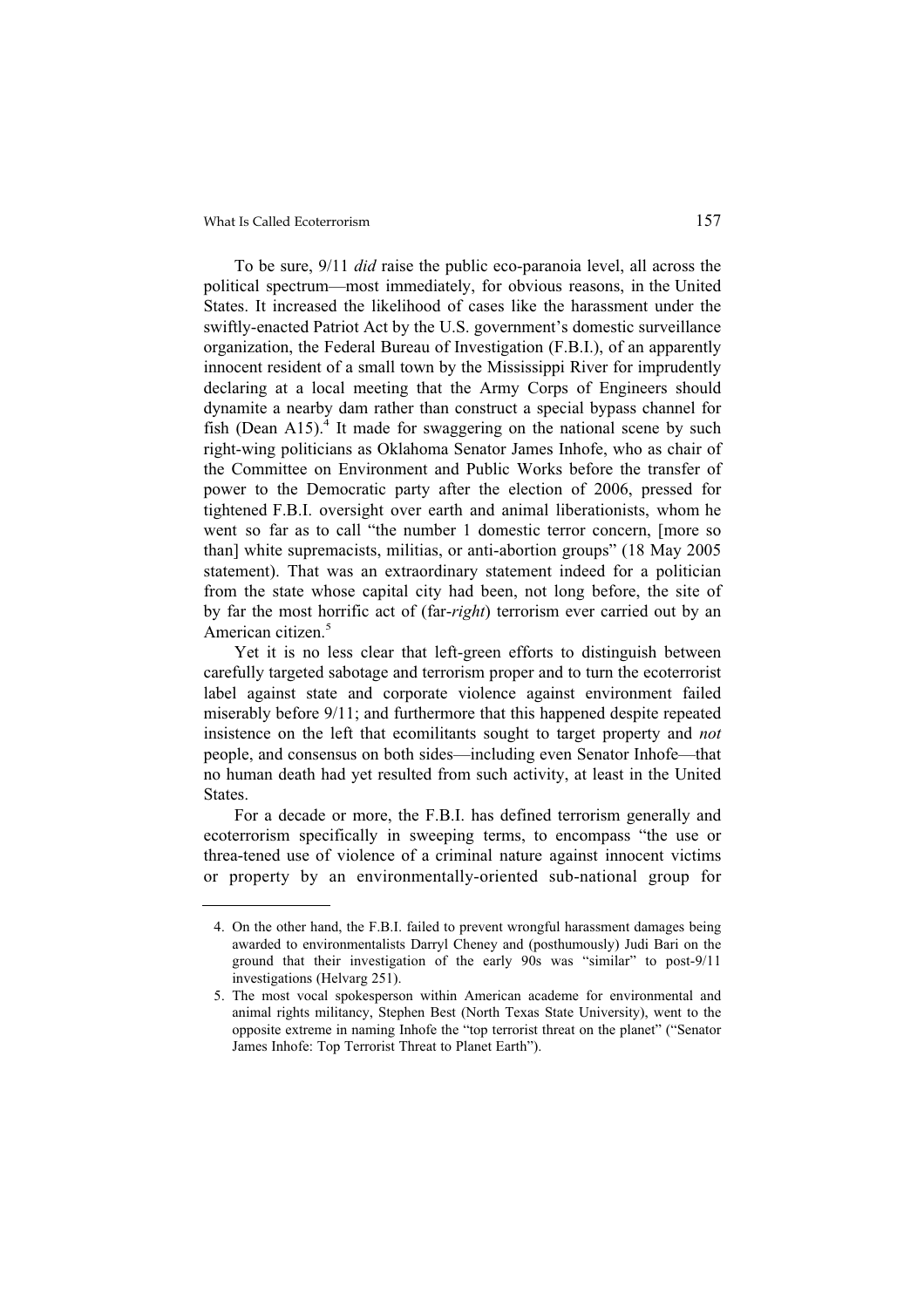environmental-political reasons" (qtd. in Long 258).<sup>6</sup> So, too, for the most part, has the national press. A late 1990s *New York Times Magazine* article by environmental journalist Robert Sullivan featuring the then-spokesman for the Earth Liberation Front, duly records his subject's protestations to the contrary but entitles its profile "The Face of Eco-Terrorism." Whether intentionally or not, Sullivan follows right-wing anti-environmentalist practice in characterizing Abbey as the godfather of ecoterrorism (n. 7 below).

A related expression of this same tendency has been right-wing lumping of environmental radicalism with Islamic militancy, as when Paul Bremer (later given responsibility for a time for overseeing the U.S. occupation of Iraq) declared in his capacity as U.S. ambassador at large for counterterrorism under the first Bush administration that "like political terrorists, ecoterrorists" are caught in the grips of "an uncompromising ... vision" of "righting perceived wrongs, whether [it be] the 'oppression of the Palestinian people' or 'the rape of Mother earth' " (qtd. in Rothenberg 208).

To my knowledge, no U.S. statutes outlawing ecoterrorism by name predate 9/11, and since then there has been at least one: a 2006 law enacted by the northeastern state of Pennsylvania, directed against "offenses against property intending to intimidate" persons "lawfully participating in an activity involving animals, plants, or natural resource facilities." Animal rights militancy against research facilities seems to have been a major if not exclusive motivating concern (Rendell). But attempts to criminalize different forms of eco-radicalism, tree spiking for instance, go back at least two decades (DeLuca 115-17). And the remote origins of the Pennsylvania statute arguably date back to an early '90s accord between ELF and the ALF (the *Animal* Liberation Front), publicly endorsing a strategy of collaborative "direct action" and thereby opening up the specter of a broader ecoterrorist front.<sup>7</sup>

<sup>6.</sup> The context of the statement implies that the definition has been in place for some time, and indeed the F.B.I.'s sweeping definition of "terrorism" as "the unlawful use of force or violence against persons or property to intimidate or coerce a government, the civilian population, or any segment thereof, in furtherance of political or social objectives" dates from as early as 1994 (FBI Terrorist Research and Analytical Center).

<sup>7.</sup> See  $\langle$ http://www.cdfe.org/elf/htm $\rangle$ . "Direct action," in practice, is an elastic term, varying according to context (*cf.* the quotation from John Barry above) to denote extralegal activism of whatever kind.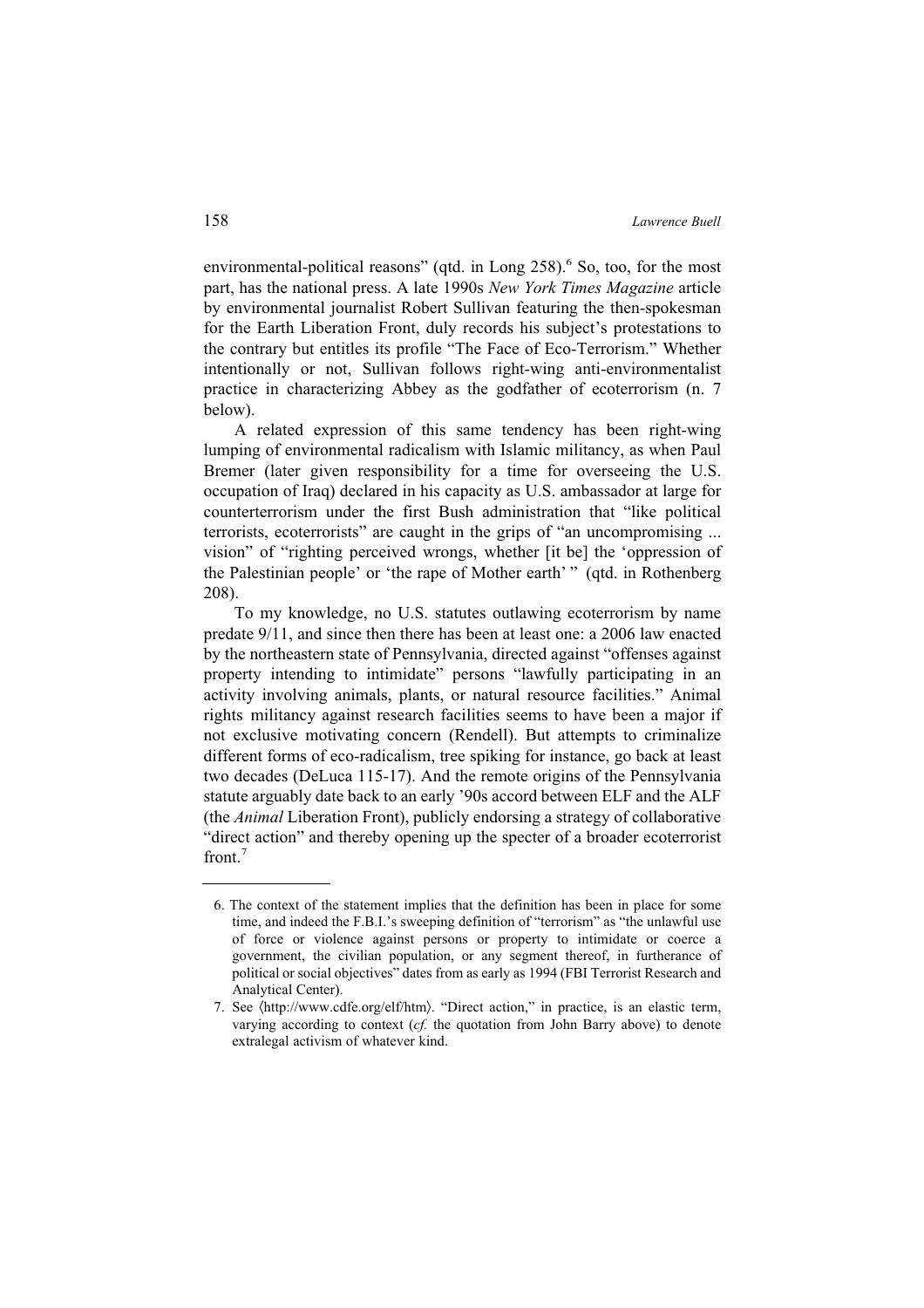In the history of ecoterror rhetoric and anxiety, then, 9/11 marked an intensification but not a major turning point, much less an inception point. That, in turn, should prompt one to ask: What is the deeper cultural logic at work here? Why should tree-spiking—driving steel or iron wedges into trees in order to damage logging machinery—look so much more selfevidently like ecoterrorism than Shell Oil's devastation of the Niger delta or Saddam Hussein's extirpation of the so-called Marsh Arabs by ruining the ecology of the Tigris-Euphrates delta? And why the facile conflation of ecosabotage (arson or "monkey wrenching") with intent to kill?—a conflation that predates even the first Persian Gulf War, especially given that "by no reasonable metric [can ELF militancy] and animal-rights direct action combined be judged the premiere domestic threat of our times" compared to say drugs, prostitution, smuggling, white collar crime, etc.<sup>8</sup> Furthermore, the most careful research to date into the ideology of ecomilitant groups (Taylor 1998 and 2003) stresses not only the record of zero human deaths so far—at least in the United States—but also the sociological improbability of ecomilitants becoming going homicidal, owing for example to their tendency not to sever ties with their families, to distrust charismatic authority, and to believe in the sacredness of life. Yet none of this stopped the "Wise Use" movement of the 1990s from targeting Earth-Firsters as terrorists, sometimes lumping them, as Crichton's *State of Fear* would later do, together with mainstream greens. Event number one in founder Ron Arnold 40-year chronology of [eco] "terror" events is the young Edward Abbey " sawing down billboards in 1958" (12).<sup>9</sup>

Up to a point, the asymmetry with which the ecoterrorist label has been linked to actors on or beyond the social margins as against corporate or governmental actors is predictable enough, and so too even the hyperbolic representation of eco-militant tree-spiking to frustrate commercial logging and the torching of sport utility vehicles on car dealers' lots as incipiently if not actually homicidal. After all, long before a subspecies of "eco" terrorism was identified, "terrorism" had been traditionally reserved for extralegal

<sup>8.</sup> See Roberts and, for a more scholarly argument, Amster.

<sup>9.</sup> Ron Arnold proceeds to identify *Monkey Wrench Gang* (1975) as "the model for Earth First" and "an icon for all radical environmentalists" (123, 168). Arnold's lengthy attempt to associate ecoradicalism with the notorious "Unabomber," mathematician Theodore Kaczynski, now serving a life sentence for multiple letter-bomb homicides, has been generally discredited; see especially Long. But Arnold's demonization of Edward Abbey, of which more below, including the billboard prank, has been picked up by more serious academic treatises on the ecoterror menace, *e.g.* Liddick.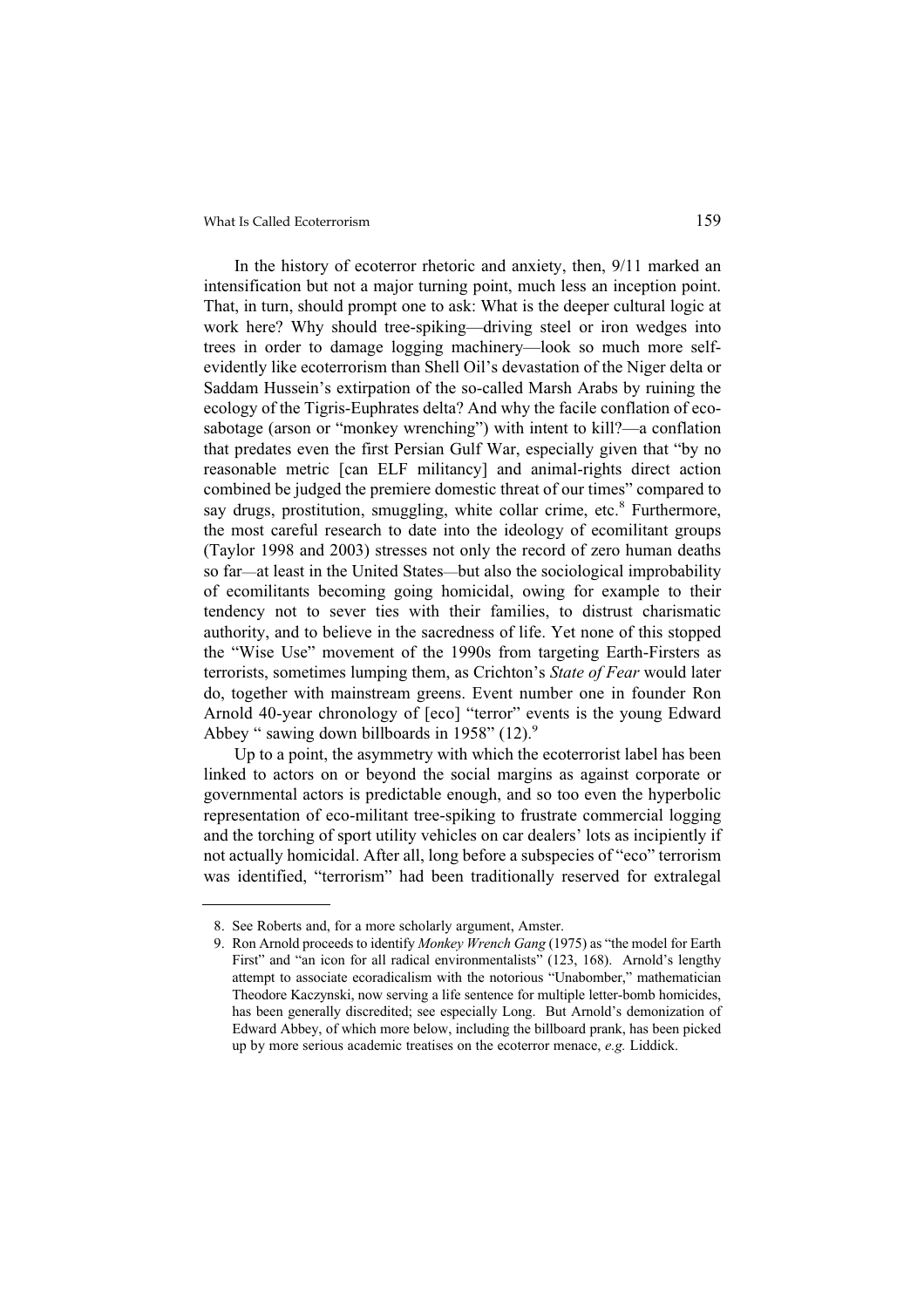attacks on establishments—until or unless the terrorists themselves become the establishment, of course. This usage has wide as well as ancient sanction, by no means confined to any one national imaginary. Yet, however paradoxically, there is some reason to believe that in a comparatively mobile, open society like the United States, anxiety about the threat of extralegal subversiveness might tend—at certain historical moments, anyhow—to assert itself with exceptionally great force: to produce anathemas wildly disproportionate to the facts.

Here I follow American historian Richard Hofstadter's classic diagnosis of "the paranoid style in American politics," by which Hofstadter meant the vigor of conspiracy phobia. Although he issued this diagnosis in a situation-specific context, during the height of the Cold War and with the phenomenon of Senator Joseph McCarthy's dire public accusations against communist subversives especially in mind, Hofstadter rightly insisted that unwarrantedly excessive fear of plots to overthrow the American system dates back to the earliest years of the republic: to early national paranoia about destabilization of the republic by French and/or British neoimperalism. Why should it have endured in the face of the increasing consolidation of governmental institutions domestically and increasing American might abroad? Hofstadter, plausibly, saw the paranoid disposition in effect as a by product of the proverbial American dream: as nurtured by "the rootlessness and heterogeneity of American life and, above all, of its peculiar scramble for status and ... identity," such that no social group—left or right—ever feels wholly secure, even when empowered (51). To this diagnosis it might be added that in societies where property rights are crucial to the rule of law, property destruction may more readily than otherwise be deemed threatening to personhood. Hence poet-critic Gary Snyder's sardonic (and so far accurate) prediction that *Monkey Wrench Gang* would never become a commercial film, despite Abbey's having been paid a goodly sum for movie rights, because the novel "violates the most sacred American value: industrial private property" (qtd. in Cahalan 161).

This line of explanation points, then, to an endemic pathology historically distinctive—although doubtless not unique to U.S. civil society—that age-of-terror anxieties might be expected to reactivate. To the extent that is true, republican America would seem susceptible to, not immune from, the kind of socioanalytic model that psychologist Eric Fromm, in his book *The Sane Society* (1955), ventured after World War II with Nazi Germany as his prime case in point: the hypothesis that whole societies as well as individuals could under certain conditions be deemed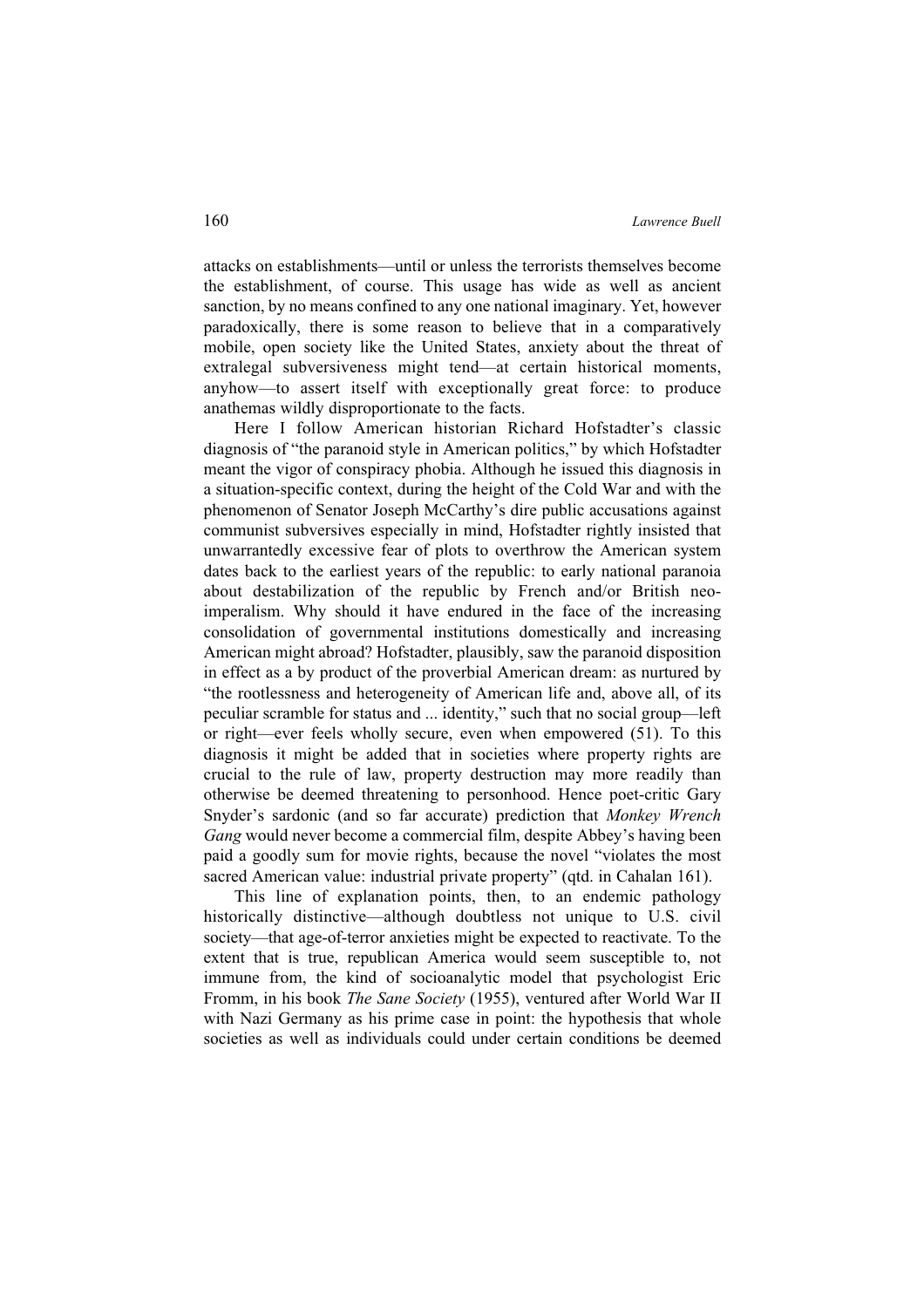"insane." Fromm's thinking comported with political philosopher Hannah Arendt's concurrent appraisal of the logic of the normalization of terror under totalitarian regimes, again with the Third Reich (and Stalinist Russia) as prime *exempla*. How they "can get so far toward realizing a fictitious, topsy-turvy world," Arendt writes,

> is that the outside nontotalitarian world, which always comprises a great part of the population of the totalitarian country itself, indulges also in wishful thinking and shirks reality in the face of real insanity just as much as the masses do in the face of the normal world. This common-sense disinclination to believe the monstrous is constantly strengthened by the totalitarian ruler ... who makes sure that no reliable statistics, no controllable facts and figures are ever published. (*The Origins of Totalitarianism* 437)

This might serve quite well as a description of the effects of the contemporary western environmental dis-information industry<sup>10</sup>—except, of course, that western societies are clearly not "totalitarian" in the strong sense of the word intended by Arendt. More precisely suggestive of the species of cultural pathology in question is the analogy proposed by Jacques Derrida of systemic autoimmune disorder: the social body's defenses attacked by that which it's generated in order to defend itself: Afghan *muhajadin* trained by the U.S. during the Cold War become *jihadists*; U.S. commercial aircraft manned by western-educated pilots take down the Twin Towers, etc. (Borradori, ed. 94ff).

Our two novels both reflect this perverse logic: Abbey's overtly, Crichton's implicitly. In *Monkey Wrench Gang,* the eco-saboteurs' pugnacious cutting edge is personified by war-damaged veteran George Washington Hayduke, the most violence-prone of the four gang members, who turns against the American military-industrial complex the training in strategy and munitions-making received in Vietnam that was supposed to make him a weapon in his nation's defense. In *State of Fear,* the equivalent to this is the susceptibility of a crucial, inherently benign ingredient of hightech capitalist society—green philanthropy—to being duped into subsidizing the dark extremists that would destroy the whole system. The "millionaire philanthropist" George Morton (43), NERF's chief donor, must be shown the full enormity of its evil director's machinations, as indeed he is in a sequence that culminates in his joining a perilous Kenner-led mission to frustrate the

<sup>10.</sup> See Buell 3-66.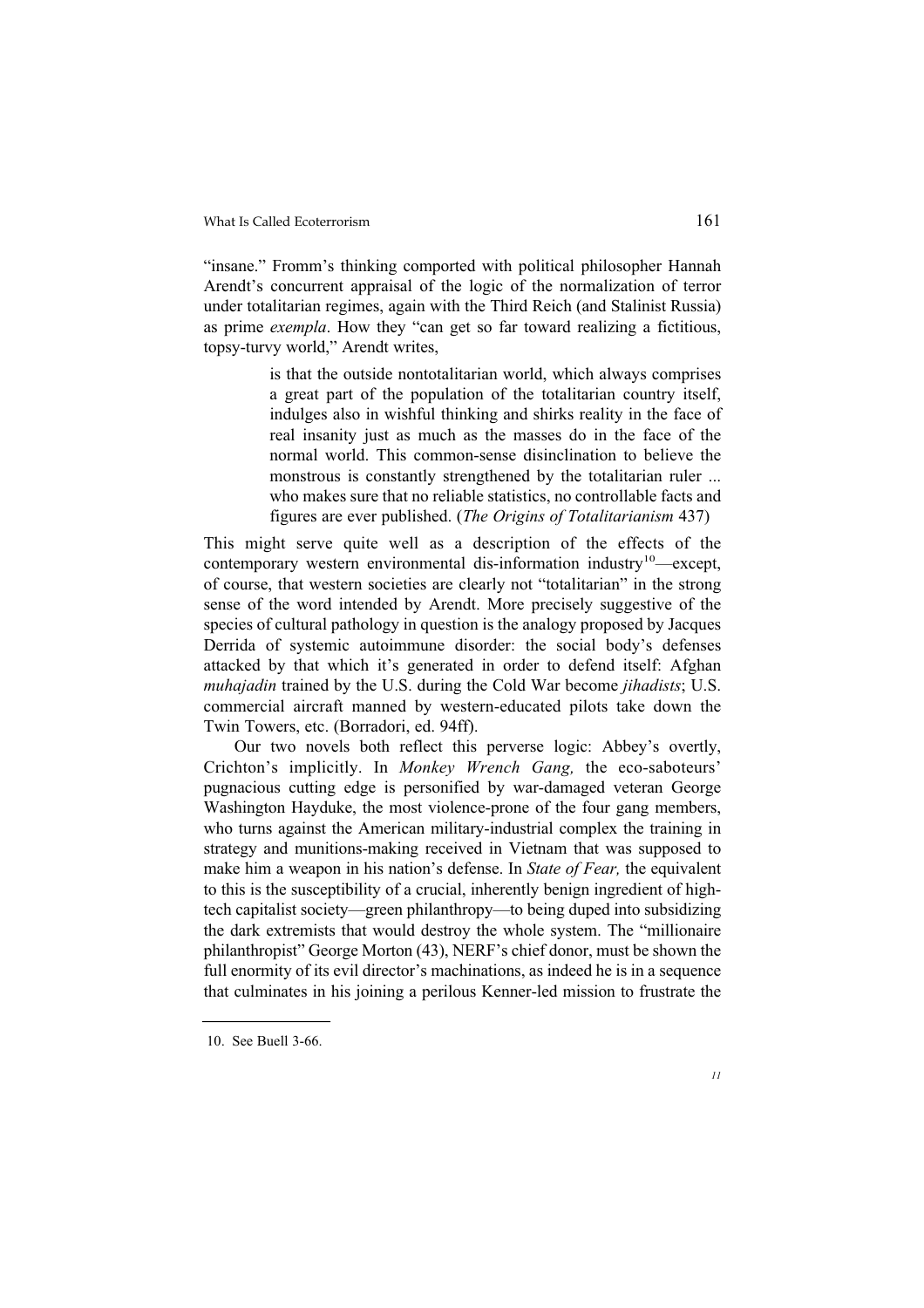ecoterrorists' plan to cause a cataclysmic tsunami worldwide in order to prove the imminent threat of climate-change-induced coastal warming. Convalescing from his near-death experience, Morton vows to start a "new environmental organization" truly dedicated, as the big-green agencies are not, to effective "management of complex systems," "eradication of poverty," and inventing "a new mechanism to fund research" (619-21). In short, all is well; progressive normalcy has returned; the social pathogen is eliminated. *Monkey Wrench Gang*, by contrast, is orchestrated so as to offer at its closure only the deceptive, transient appearance of renormalization. The other three gang members have ostensibly been rehabilitated as law-abiding citizens; Hayduke is thought to have been hunted down by a military-style operation using state police helicopters: "Oh, it's 'Nam again all right over again," Hayduke thinks as the cops close in on him, "With me as the last VC [Viet Cong] in the jungle" (368). Not so, however; the pathogen is not so easily eradicated. What looked from a distance like a human body blown to bits was only a dummy, a scarecrow Hayduke improvised at the last minute; in the final pages, he suddenly reappears to his astonished old companions, obviously unrepentant and intent on causing mischief under cover of his new name and respectable job (as a "night watchman" [386]). The stage is set for the book's sequel, *Hayduke Lives!* (1990)—and with it *Monkey Wrench Gang*'s after-life as an iconic carrier of the ecoterrorism gene.

Social pathology theory, then, may help demystify one's surprise that 9/11 did not make more of a difference than it did so far as the *institutionalization* of ecoterror anxiety within the U.S. was concerned: that at most it became slightly more heightened as a result of the shift culture critic David Simpson sums up in *9/11: The Culture of Commemoration* (2006), recycling Derrida's recycling of *Communist Manifesto* (2008) rhetoric: "the specter of terror has taken the place of the specter of communism" (145).

Yet there is also a more distinctive, portentous, far-reaching implication to the judgment that has fallen upon the ethics of eco-militancy as the result of terror phobia (whether dated from 9/11, or much earlier), an implication evident from the dubious conflation of quite different forms of extralegal resistance under the sign of terror.

Above and beyond other lines of explanation, the two commonest arguments for typing ecomilitants as future killers, the "one bad apple spoils the barrel argument" and the "slippery slope" or "some day it's bound to happen" argument, $11$  both gain a readier hearing than analogous claims

<sup>11.</sup> For the first, see, for example, Ackerman (160); for the second, Garner (288).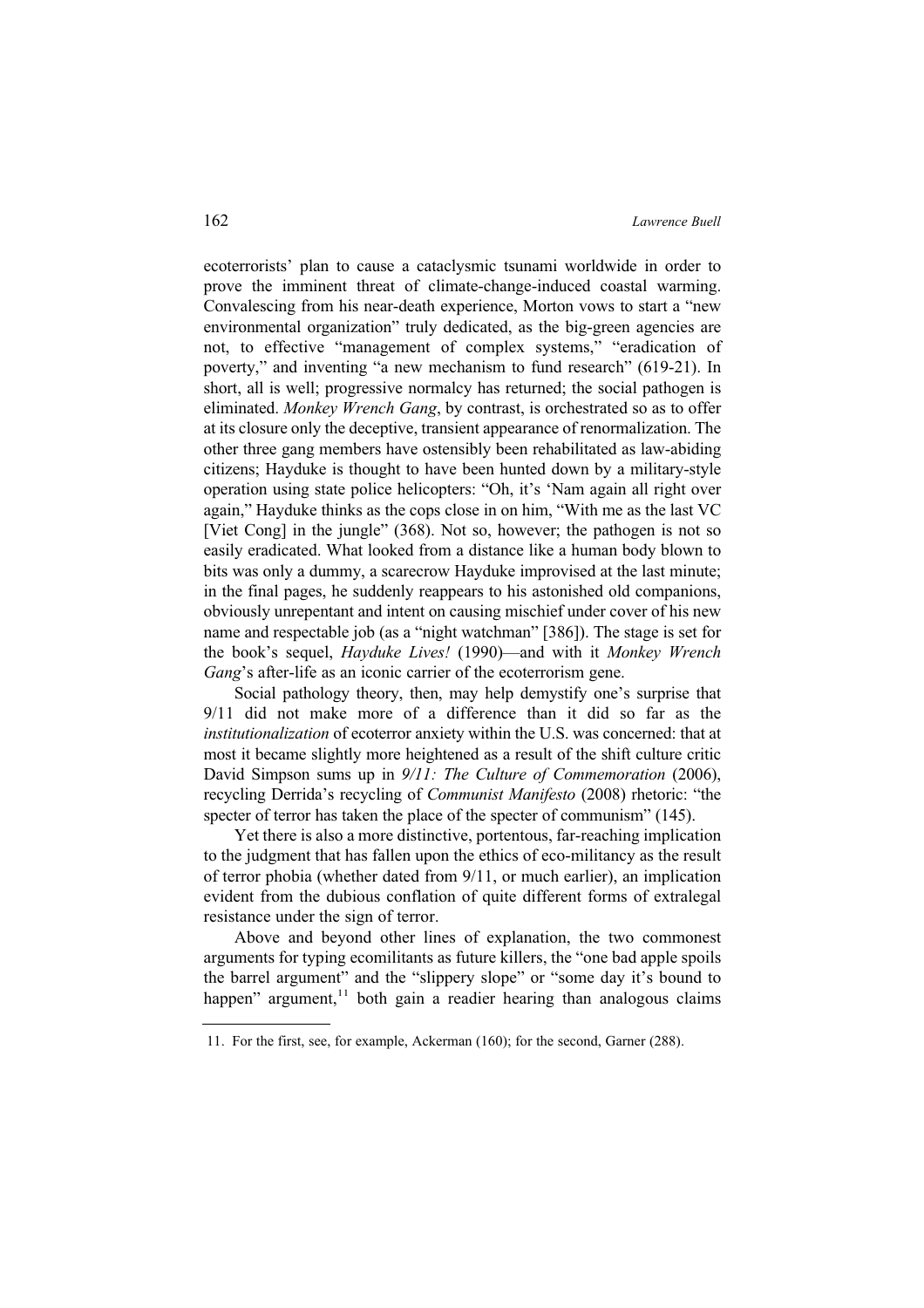about the dehumanizing effects of military or corporate discipline because the revolutionary paradigms of environmental value on which ecoradicalism tends to be based convert more quickly from harmlessly eccentric into grotesquely terrifying when cast in militant language—as, for example, when one ELF spokesman, Craig Rosenbraugh, (the same person *The New York Times Magazine* had profiled as "The Face of Eco-Terrorism") ended his testimony before the Congressional Subcommittee on Forests and Forest Health (2002) as follows: "All power to the people. Long live the earth liberation front. Long live the animal liberation front. Long live all the sparks attempting to ignite the revolution. Sooner or later the sparks will turn into flame" (qtd. in Leder and Probst 40).

The co-authors of the scholarly article where I first came across this statement argue on the basis of it and like pronouncements for likely future escalation in the level of violence beyond the ELF's and ALF's current preferred weapon, arson. Why is it that these obviously intelligent scholars writing in a respectable journal do not seriously consider the possibility that such eco-warrior rhetoric might be more metaphorical than literal? Why do they categorize such folk from the get-go as terrorists before presenting any data whatever about even arson and vandalism? The oversight seems to be more than just a matter of the non-literature person's inability to parse the discourse of metaphor, against which Robert Frost issued his classic 1931 warning in "Education by Poetry: A Meditative Monologue," although that may be one factor. A more fundamental reason, as the two scholars themselves make clear, is that their image of "environmental terrorists" arises from revulsion against what they take to be eco-militants' off-the-chart anti-humanistic paradigms of environmental value: namely, "biocentrism" and "deep ecology." (Leader and Probst 47, 39). By contrast, Douglas Long's much more thorough 2004 monograph on ecoterrorism anxiety, quotes Rosenbraugh's entire testimony (264-78) without jumping to the conclusion that the ELF is highly likely to target humans. In short, in an age that thinks of itself as an age of terror, the old canard of ecocentrism as *ipso facto* a kind of anti-humanist fascism can return with unprecedented force. In this mentality, ecocentrism of whatever sort stands presumptively under indictment as beyond the human pale, because, as part of the terror-phobic anxiety syndrome, the borderlines of what does and does not count as a legitimately "human" attitude are being more vigilantly, more stringently, policed.

Terror-phobia, then, makes it far easier at the turn of the twenty-first century than it was even during the Cold War to stigmatize a world view that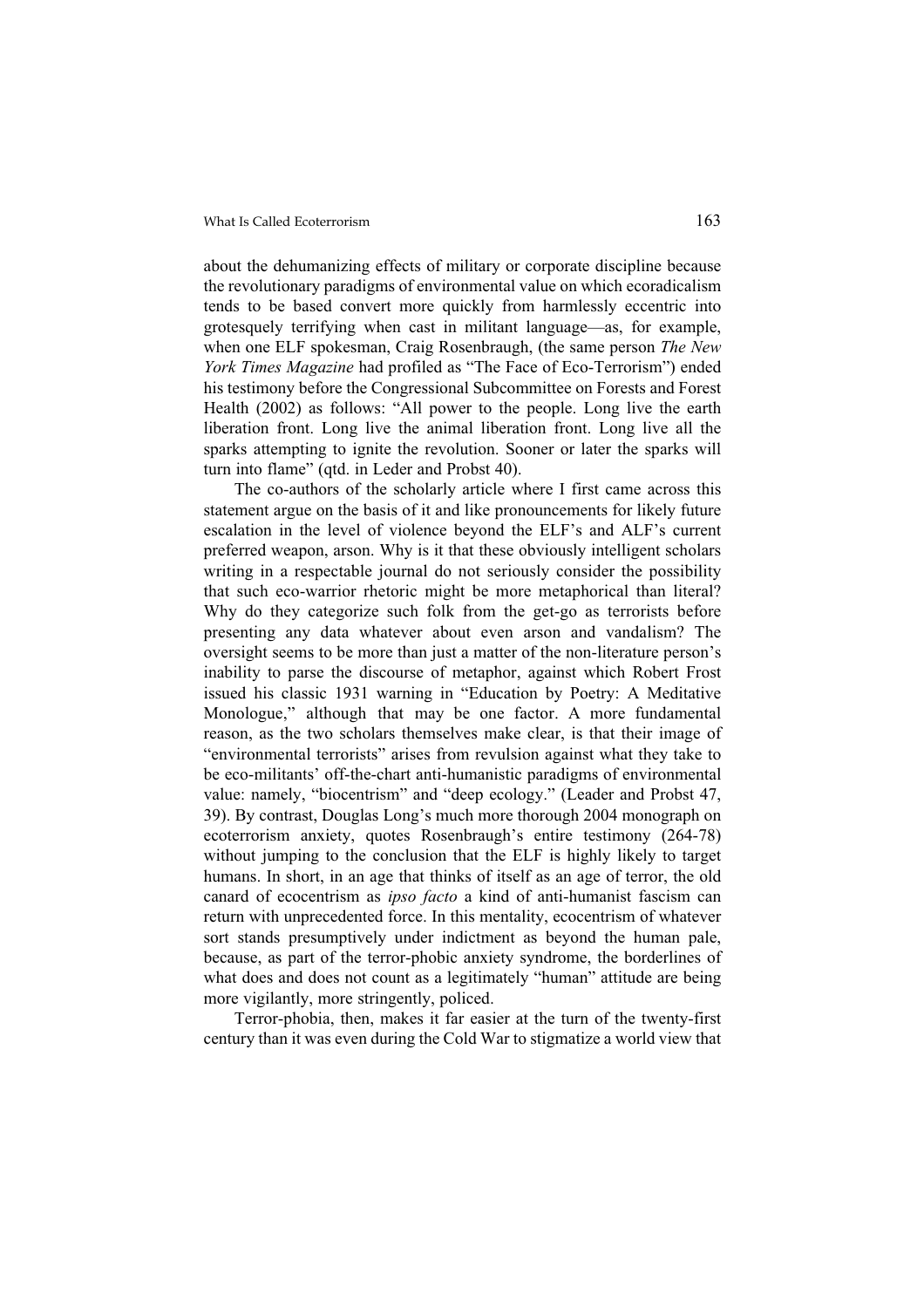runs contrary to human interests and to make that charge stick, even when the underlying motive for doing so is nothing better than personal or corporate self-interest. That is why *Monkey Wrench Gang* will almost surely remain on the ecoterror timetable for the foreseeable future, and why the trend in ecofiction since Abbey's death in 1990 has been more Crichton-ish than not: to image bio-centrists not as heroes but as sociopaths.<sup>12</sup>

Perception of this eventuality has prompted calls by friends of philosophic biocentrism of one kind or another to tread more carefully and tone down their tactics, rhetorical and otherwise. As one frustrated animal rights advocate puts it, "if activists want to change the laws that hold other animals captive, they must first change the values of [society at larger]," and since animal rights is hardly "on society's radar screen at all" militant rhetoric, let alone militant action, is just "a gift to their critics" (Hall 93, 95).

It is hard to quarrel with the prudence of this assessment, at least if one holds (as I do) that violence perpetrated against persons and even property on behalf of an unpopular cause—however principled the actor may believe him or herself to be—in a polity where rule of law basically obtains and is widely thought to be supported by participatory consent of the governed is extremely hard to defend on principle and almost always self-defeating. If there is a positive benefit to a strategy of rigorous ecophilosophical restraint at a time when ecological emergencies are ignored or overridden by the sense of political-military emergency even when they are underlying causes of the latter (as with U.S. dependence on oil from the Middle East), that benefit lies in the wisdom of Arendt's precept: "The practice of violence, like all action, changes the world, but the most probable change is to a more violent world" (*On Violence* 80). But to those who would protest the systemic violence of anthropocentrism itself it may seem deeply frustrating and ironic that "restraint" should require one to spend the major part of one's energies admonishing more rambunctious associates to

<sup>12.</sup> The most nuanced of these novels, Kim Stanley Robinson's *Antarctica* (1998), treats ecomilitants as sinister invisibles refusing to renounce acts of extreme violence in Antarctica against scientists, low-impact questers and adventurers, and even neo-indigenous reinhabitors if the militants should deem them unacceptably bad continent. Randy Wayne White's *Dead of Night* (2005) invents a misguided postadolescent Abbeyesque "ecoteur" who becomes the tool of a megalomaniac perpetrator of biological warfare. The villain in William G. Tapply's *A Fine Line* (2002) is an evil policeman turned criminal by failure of a legal case against the fertilizer plant he holds responsible for his daughter's death, working in collusion (for a time) with the militant Spotted Owl Liberation Front.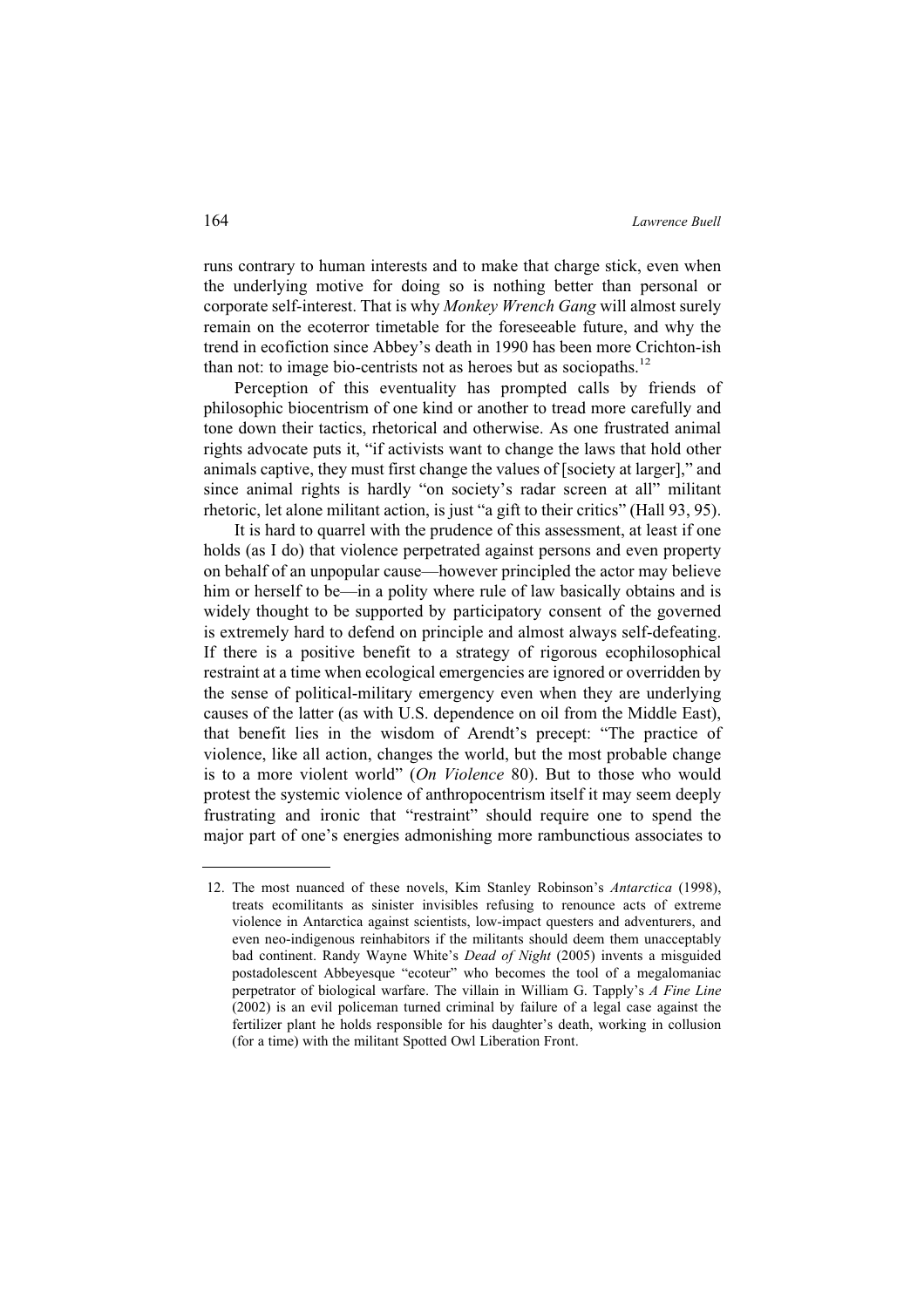behave, as with the anti-animal liberation militancy tract just cited, rather than on concentrating first and foremost on making the case for paradigms of environmental value that would dramatize how systemic human abuse of the nonhuman world is ultimately far more threatening both to it and to human survival than what is called ecoterrorism. To that end, the disproportion, ideological bias and chronic bad faith that marks the hegemonic deployment of the rhetoric of ecoterrorism name-calling must be exposed, as this essay has tried to do. Otherwise eco-resistance citizenship will be forever on the run.

> *Harvard University U.S.A.*

#### Works Cited

Abbey, Edward. *Hayduke Lives!: A Novel.* Boston, Mass.; London: Little, Brown, 1990. ---. *The Monkey Wrench Gang*. New York: Avon, 1975.

- Ackerman, Gary A. "Beyond Arson? A Threat Assessment of the Earth Liberation Front." *Terrorism and Political Violence* 14 (Winter 2003): 143-70.
- Amster, Randall. "Perspectives on Ecoterrorism: Catalysts, Conflations, and Casualties." *Contemporary Justice Review* 9 (September 2006): 287-301.
- Arendt, Hannah. *On Violence.* San Diego: Harvest, 1970.
- ---. *The Origins of Totalitarianism.* San Diego: Harvest, 1976.
- Arnold, Ron. *Ecoterror: The Violent Agenda to Save Nature: The World of the Unabomber.* Bellevue, WA: Free Enterprise Press, 1997.
- Barry, John. "Resistance is Fertile: From Environmental to Sustainability Citizenship." *Environmental Citizenship.* Eds. Andrew Dobson and Derek Bell. Cambridge, MA: MIT Press, 2006. 21-48.
- Baudrillard, Jean. *The Spirit of Terrorism*. New ed. Trans. Chris Turner. London: Verso, 2003.
- Best, Steven. "Senator James Inhofe: Top Terrorist Threat to Planet Earth." *IMPACT Press.* n.d.  $\langle$ http://impactpress.com/articles/winter06/bestwomter06.html $\rangle$ .
- Borradori, Giovanna, ed. *Philosophy in a Time of Terror: Dialogues with Jürgen Habermas and Jacques Derrida.* Chicago: University of Chicago Press, 2003.
- Buell, Frederick. *From Apocalypse to Way of Life: Environmental Crisis in the American Century.* New York: Routledge, 2003.
- Cahalan, James M. *Edward Abbey: A Life.* Tucson, AZ: University of Arizona Press, 2001. Carson, Rachel. *Silent Spring.* Boston: Houghton and Mifflin, 1962.
- Crichton, Michael. *State of Fear: A Novel.* New York: Harper Collins, 2004.
- Dean, Cornelia. "A Man, a Plan, a Dam. Then an F. B. I. Call." *New York Times* 22 August 2006: A15.
- DeLuca, Kevin. *Image Politics: The New Rhetoric of Environmental Activism.* New York: Guilford Press, 1999.
- F.B.I. Terrorist Research and Analytical Center. "Terrorism in the United States: 1994." Washington, D.C.: U. S. Department of Justice, 1995.